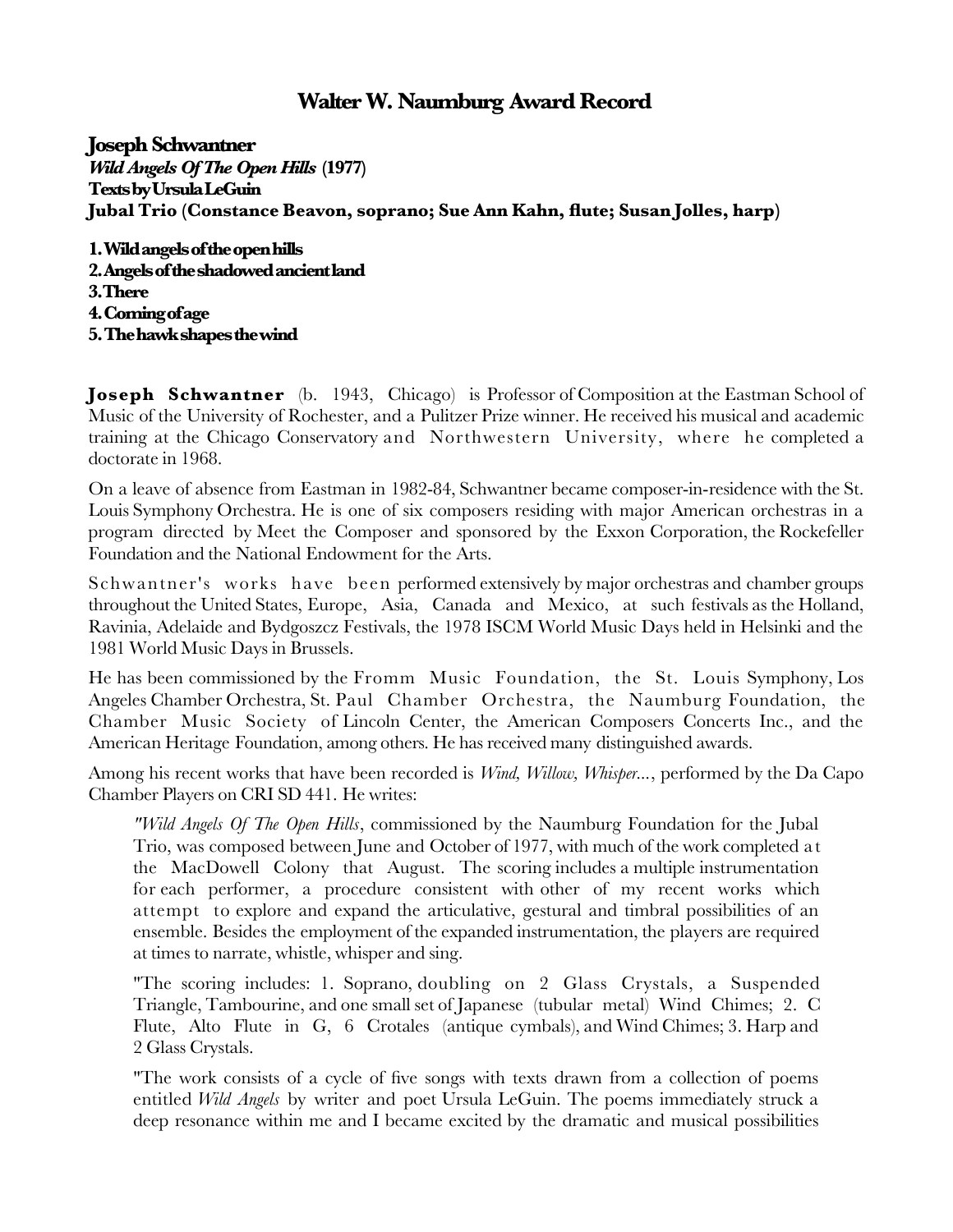suggested by their vivid imagery. The work's title is taken from the frst line of the opening poem in the collection.

"The texts for *Songs I* and *II* are both drawn from the initial poem in the collection, with the frst stanza employed in *Song I,* and the second stanza used in *Song II. Songs III* and *V* incorporate complete poems while in *Song IV* the text consists of selected stanzas from the long poem *Coming of Age.*

"While each song is a separate entity with its own defnite identity, they all share common musical ideas and materials. Because of the exigencies of the text, I felt that the work required a larger frame of reference than has been a part of my recent compositional milieu. For me, this perspective became an exciting exploratory path of boundless potential.

"The work is dedicated to the outstanding performers of the Jubal Trio and to the Naumburg Foundation."

## **Ben Johnston** *String Quartet No. 6* **(1980) New World String Quartet (Curtis J. Macomber and William Patterson, violins; Robert Dan, viola; Ross T. Harbaugh, cello)**

**Ben Johnston** (b. 1926, Macon, Georgia) is best known for his work in microtonal music, particularly in the use of the ancient "just" intonation. He received his high school education in Richmond, Virginia and his advanced education at the College of William and Mary, the United States Navy School of Music, Cincinnati Conservatory of Music, University of California at Berkeley, Mills College, and the University of Illinois at Urbana-Champaign. He holds degrees from William and Mary, Cincinnati Conservatory and Mills. His principal teachers of composition were Harry Partch, Darius Milhaud, Burrill Phillips, Robert Palmer, and John Cage. Since 1951 he has been on the faculty of the University of Illinois where in 1983 he became Professor Emeritus of Musical Composition.

Johnston has received a Guggenheim Fellowship, a grant from the National Council on the Arts and the Humanities, and Associate Memhership in the University Center for Advanced Study. He has received commissions from the Paul Fromm Foundation, the Smithsonian Institution, the Fine Arts Foundation of Chicago, tile Polish Radio in Warsaw, and the one from the Walter W. Naumburg Foundation that made this recording possible.

The concept of microtonal complexity achieved through the most consonant and mathematically the most uncomplicated tuning procedures has underlain most of Johnston's works since 1961. The extension of tuning based on the frst six partials of the overtone series (like common practice in early music, avoiding the compromise of temperament) occupied him until 1970, when he undertook an extension of tuning based on higher partials. Johnston's music is not written for electronic or other instruments of novel design to make possible the new microtonal resources. Instead, he has studied and altered the performance of familiar instruments. He writes:

"In *String Quartet No. 6*, I undertook the problem of endless melody so fascinating to late nineteenth century composers. Since it seemed to me that this concept never really met successfully the tests to which it was subjected, I was especially anxious to make it succeed in a non-dramatic, non-programmatic context. The melodic phrases are completely elided, avoiding all cadences. The punctuation, the rise and fall, and the climax placement of these lines and accompaniments are controlled by an elaborate application of proportions from the Fibonacci series. The length of the solos and their tempos are strictly proportional and